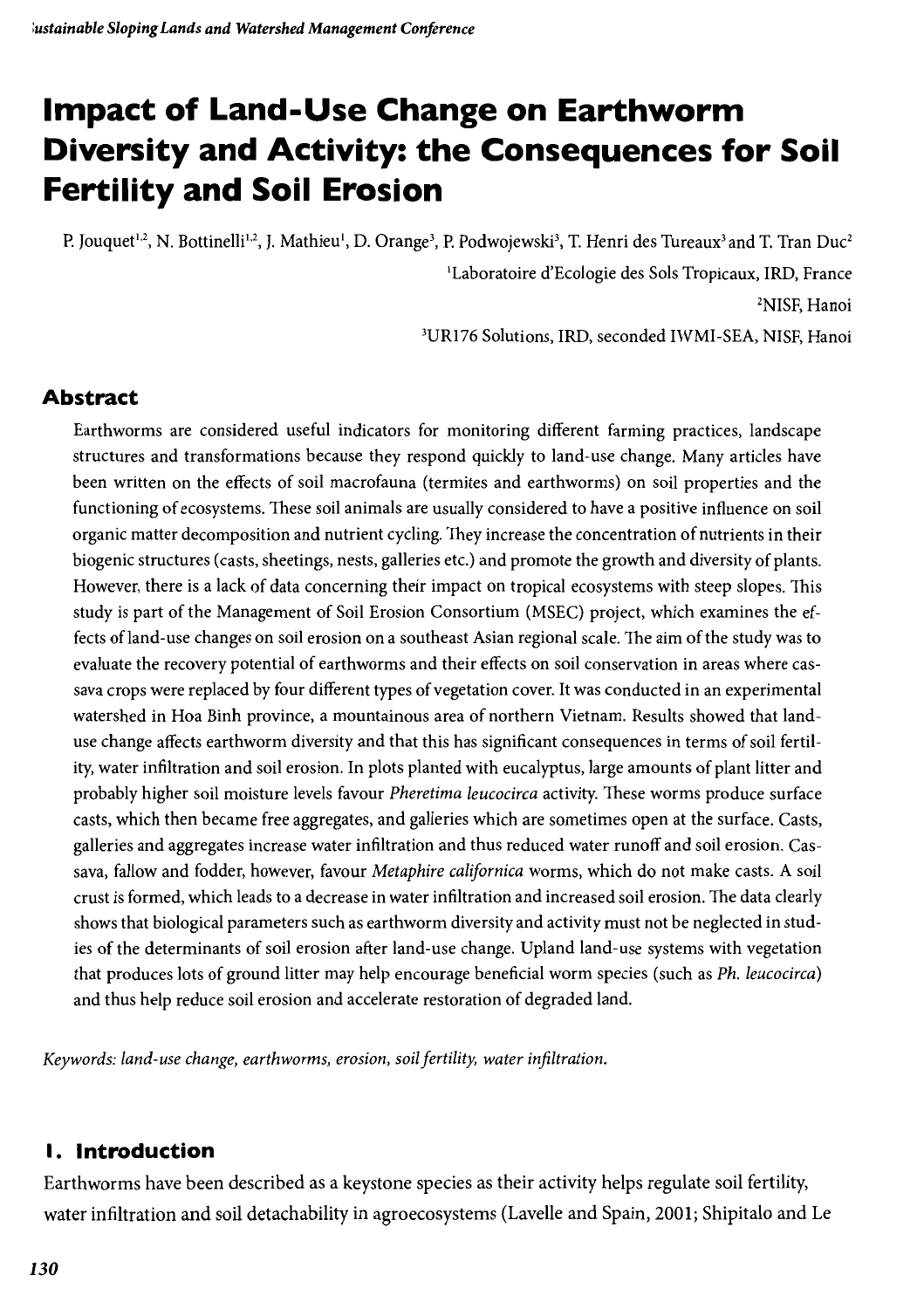Bayon, 2004). Earthworm burrows facilitate water and gas transport through the soil, and by producing surface casts they modify soil nutrient cycling and increase soil rugosity, which in turn decreases the velocity of runoff water and thus promotes water infiltration (Roose, 1999). Casts deposited on the soil surface may also be carried away in surface water runoff after rain, leading to increased on-site soil erosion and perhaps also affecting soil properties downstream of the worm's actual home (Shipitalo and Le Bayon, 2004). Earthworms are also considered to be interesting 'bioindicators': because they respond quickly to land-use changes they can be used to monitor the effects offarming practices, landscape structures or transformations on the soil environment (Paoletti, 1999). Soil erosion is a widespread land degradation problem in Southeast Asia and has dramatic consequences on soil fertility and water quality (Lal, 1998; Maglinao and Leslie, 2001). In northern Vietnam most of the moist forest was destroyed during the 1970s and deforestation is still continuing today (Sharma, 1992; Teck AwBeng, 1997; Castella et al., 2006). Forests were cut to expand cultivated areas for cropping cassava, arrowroot, taro, maize and eucalyptus in the uplands. Due to decreasing soil fertility, upland farmers have progressively replaced these annual crops with fallow, common grazing land, or tree plantations (mainly acacias) (Tran Duc et aI, 2003; Clement et al, 2006). The aim ofthis study was to evaluate the recovery potential of earthworms in areas where cassava crops were replaced by four different types of vegetation cover: pasture, two kinds offallow and tree plantations. The consequences of earthworm recovery on water infiltration and soil detachability were also investigated.

## **2. Materials and methods**

## **2.1 Study** *site*

The MSEC project Dong Cao experimental watershed (50 ha) is located in the northeast of Vietnam, approximately 50 km southwest of Hanoi (20°57'N, 105°29'E). The Dong Cao watershed is surrounded by hills with slopes averaging 40%, but reaching 100% in some areas. Annual rainfall ranges from 1,300-2,000 mm. The humidity is always high, at between 75-80%. Daily temperature varies from 15°- 25°C (Tran Duc et aI, 2004) while the dominant soil type in the landscape is an acrisol (World Reference Base for soil resources, 1998) or ultisol (Soil Survey Staff, 1999). Soils are generally thick, at over a metre deep, but the depth is quite variable. They are over 50% clay in content and are very porous, with a bulk density of 1g cm<sup>-3</sup>. The clay is almost exclusively kaolinite with a low CEC and a pH of below 5 (Tran Duc et aI, 2004). From 1998-2002, the studied watershed was mainly covered with cassava crops and some areas of eucalyptus. From 2002 onwards, land-use practices changed rapidly because of decreases in soil fertility and land-use policies favouring tree plantations on steep slopes (Clement et aI, 2006). Five land-use systems were set up in 2005: 1) young fallow following a final cassava planting in 2001 (FAL); 2) a mixed *Acacia mangium* and *Venicia montana* plantation planted in 2002 after cassava (FOR); 3) a fodder plantation of *Bracharia ruzziensis,* which replaced cassava in 2003 (BRA); 4) a very young fallow associated with eucalyptus tree regrowth following a forest cut in 2003 (EUC); 5) a small area of cassava (CAS).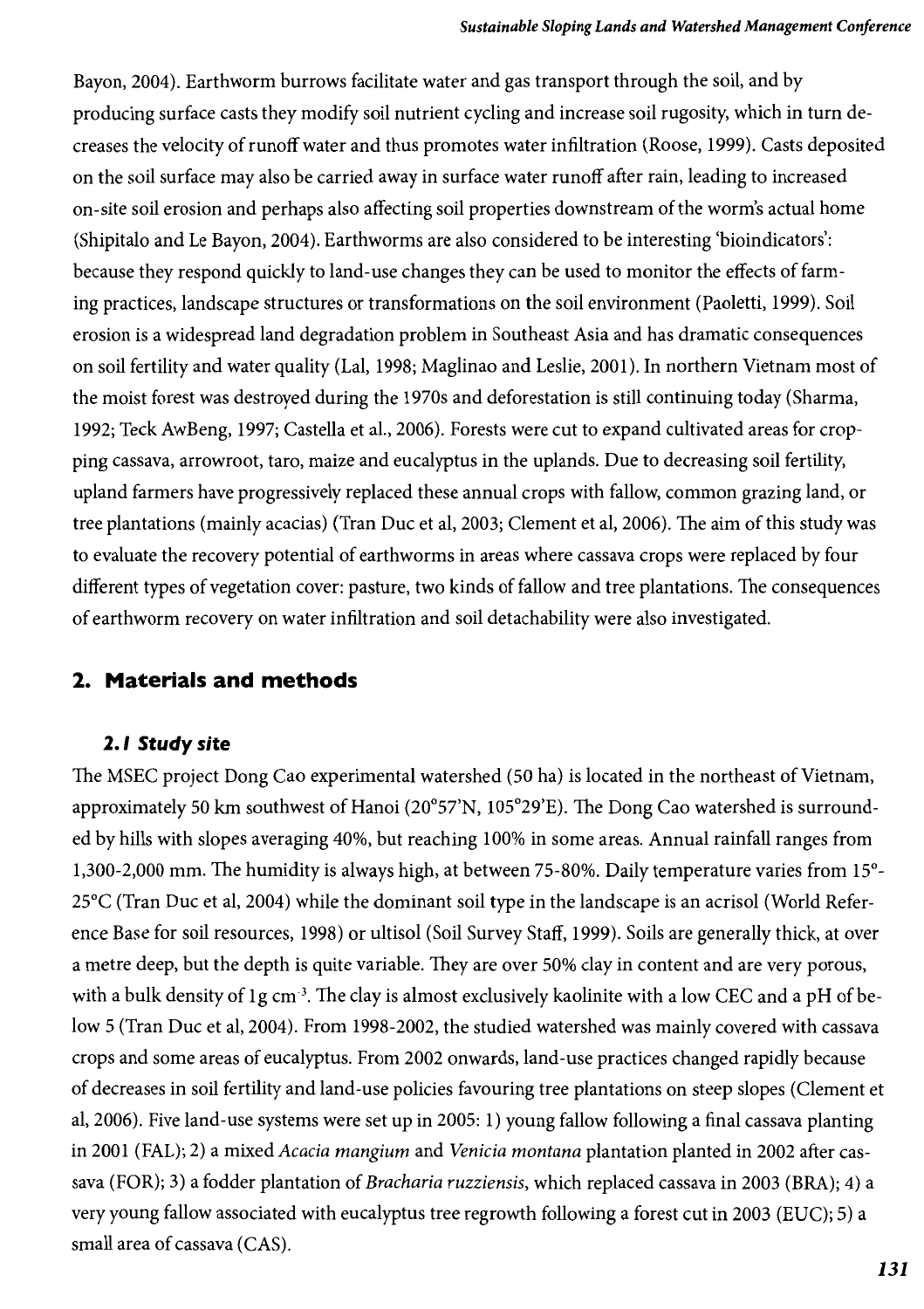#### **2.2 Earthworm sampling**

Earthworms were sampled from ten large sample plots in each different land-use system (Ixl m x 50 cm deep monoliths). Sampling was done during the rainy season (August 2005), when communities were assumed to be at peak abundance. Soil samples were collected at randomly distributed sites in the plots. Earthworms were rapidly hand-sorted after soil excavation and identified at the species level. Cluster analysis and indicator value tests were then carried out in order to determine the relative abundance of each species in each plot.

#### **2.3 Soil analyses**

Above-ground soil macroaggregates over 5 cm in diameter were collected in 25 x 25 cm plots (n=9) and separated into four morphological groups: i) above-ground casts (CAST); ii) free biogenic aggregates (rounded shape macroaggregates that were clearly identified as belonging to old casts: ROUND); iii) angular to subangular rocky macroaggregates (ANG); iv) unidentified aggregates (UND). Soil aggregates were air-dried and weighed to determine their relative mass contribution (n=10). Basic soil analyses were carried out on samples from the soil surface and earthworm casts, (n=3) to measure: C and N content (%); pH; clay content (%); C02 release and microbial enzymatic activities after a 24 hour incubation period (acid- and alkaline-phosphatase,  $\alpha$ - and  $\beta$ -Glucosidase and N-acetyl-glucosidase); dissolved organic carbon; and mineral nitrogen contents (NO<sub>3</sub> and NH<sub>4</sub><sup>+</sup>) after 1 and 21 days of incubation. More details on these analyses can be found in Jouquet et al. (2007).

Soil structural stability was determined according to Le Bissonnais's 1996 test  $(n=18)$ . Aggregate soil stability was assessed by measuring the Mean Weight Diameter (Le Bissonnais, 1996). This method was adapted to the field samples and determined on 12-15 mm diameter air-dried aggregates. This method combined measurements of three types of alteration to the soil structural stability: 1) a breakdown (fast wetting), simulating the behaviour of dry material under heavy rain; 2) a disaggregation test (mechanical breakdown), to analyse the behaviour of damp materials; 3) a slow wetting testing the behaviour of dry, or slightly damp materials, when subjected to moderate rain.

## **2.4 Water runoff experiment**

Water runoff simulation was carried out by running 1.5 l of methylene blue water (5 g l-1) with a constant flow of75 ml s-1 on the top of a 50cm x 30cm Plexiglas plate. The plate was laid on the ground so the water reached the soil with a uniform, 30 cm wide, front. Given the pronounced impact of slope gradient on runoff and detachment, the slope of the set-up was set at around 40%, which is the mean slope of the catchment. The methylene blue water dyed the soil so that we could determine the precise distance and surface covered by the runoffwater. Different parameters were measured to describe soil surface properties. Surfaces (%) covered by macro-aggregates (CAST, ROUND and ANG) and vegetation were visually estimated in a 25cm x 25cm frame placed 3 cm beneath the Plexiglas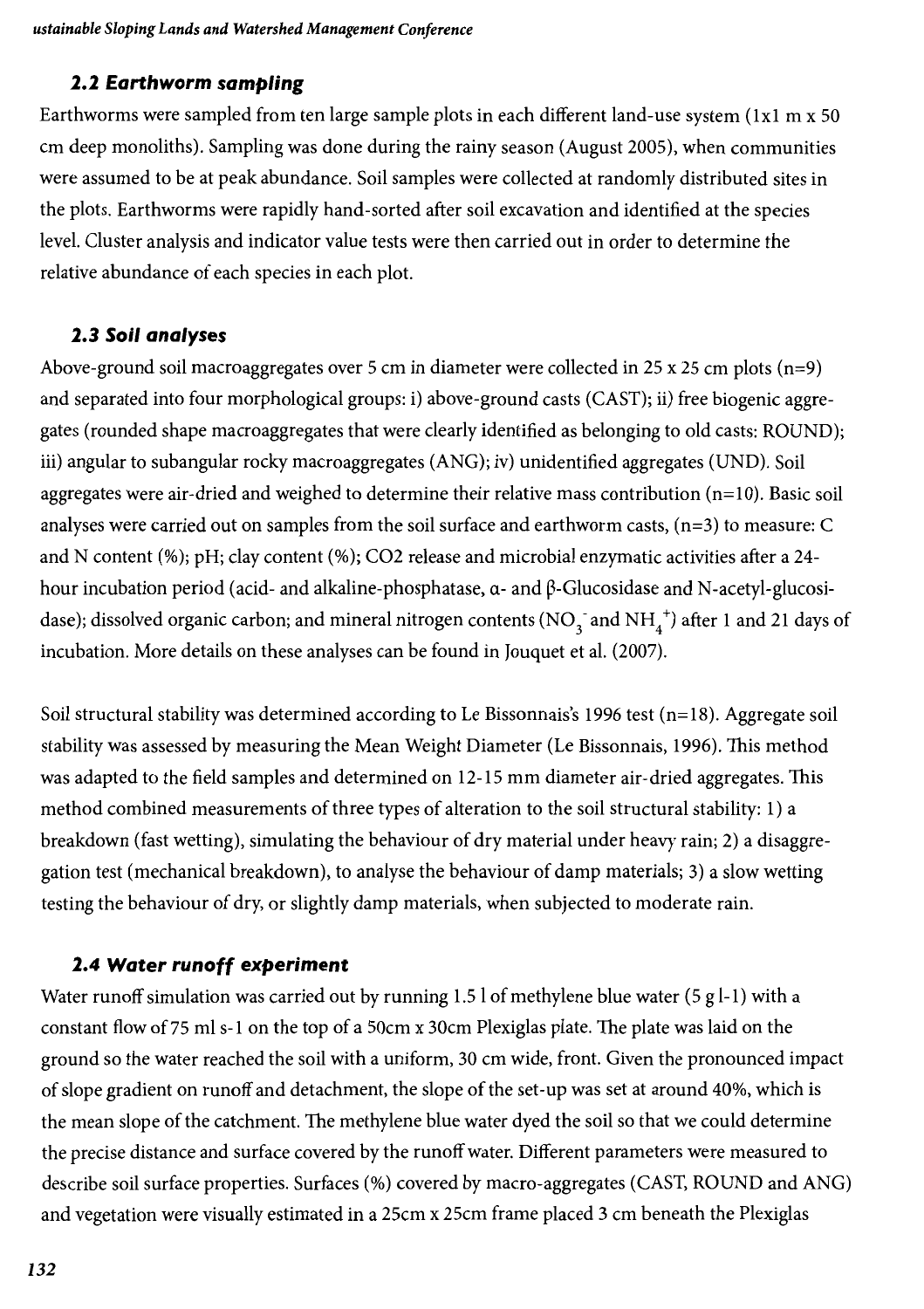plate. The maximum distance covered by water runoff (cm) was measured while the overall area covered by water runoff  $(cm<sup>2</sup>)$  was visually estimated. Soil moisture was measured in the surrounding environment. This experiment was performed in each land use type in areas without macro-aggregates (control plots: CAS, FAL, BRA), with CAST and ROUND aggregates, areas with only ROUND aggregates or only ANG aggregates (CAS) on the soil surface. The quantity of UND aggregates was too low to study their effect on water runoff.

#### **2.5 Aggregate** *displacement*

To simulate aggregate transport by rain events, the ROUND and CAST soil aggregates (n>100) were dyed red, put back randomly on the soil in each plot (every land use type) and then observed to see if they moved down the slope. Their path was recorded after each rainfall event of the 2005 rainy season.

#### *2.6 Statistical analyses*

Prior to analyses the data was inspected for homogeneity of variance using Levene's test, and logtransformed when required. Differences between treatments were tested through analysis of variance. Principal component analysis (PCA) was conducted using a matrix of 27 samples and 15 variables. A permutation test was used to assess the significance of the groupings suggested by PCA. All statistical calculations were carried out using the R statistical software package (R Development Core Team, 2007). Differences were considered significant, only when P (probability) values were lower than 0.05.

#### **3. Results and discussion**

#### *3.1 Earthworm diversity and soil* **surface** *properties*

Earthworm densities in the five land-use systems are shown in figure 1. Seven species were found over-all. Ofthese, four species were completely absent from CAS suggesting that cassava cropping affects the soil in a way that influences earthworm diversity. The most abundant species in all the plots was *Metaphire californica.* Cluster analysis and indicator value (indval) statistical tests selected M. *californica* as an indicator of a broad cluster including CAS, BRA and FAL (indval score = 0.82), and of a smaller cluster including BRA and FAL only (indval score =0.75) (figure 2). *Pheretima leucocirca,*

the second most common earthworm species, was mainly found in EUC and FOR, and was given as an indicator of this cluster (indval  $=0.48$ ). These results are not very surprising because different types of earthworms are known to prefer different vegetation and soil characteristics. *Ph. leucocirca* is an epi-anecic type of worm (Bouché, 1977). By observing these worms in the field and laboratory,



**Figure 1: Earthworm diversity and density (individuals.m**-2) **in the different land-use plots**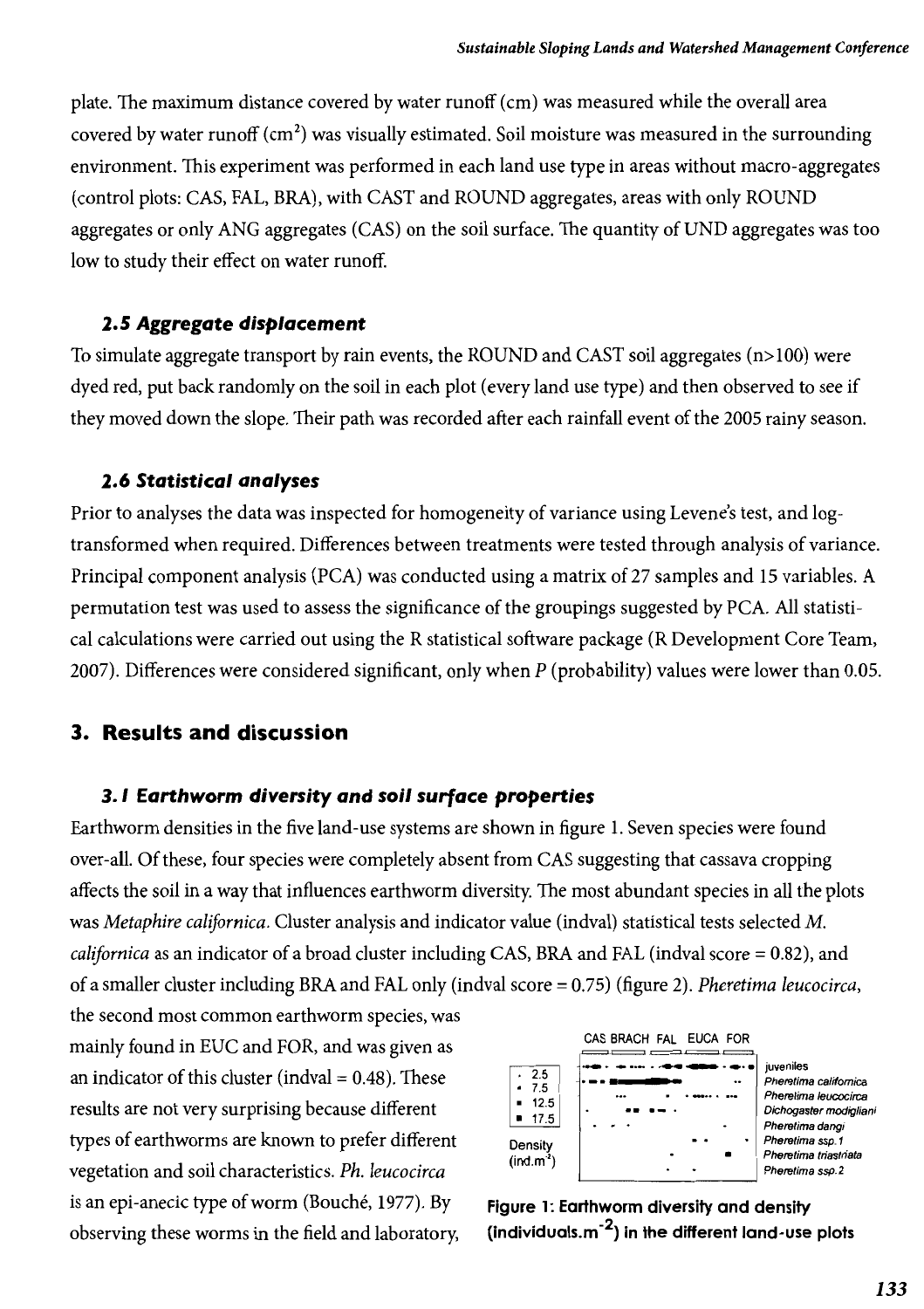#### *Sustainable Sloping Lands and Watershed Management Conference*

researchers discovered that they prefer to feed on soil and decaying surface organic matter residues, so they need lots of plant litter and/or specific microclimatic conditions in the soil, such as surface temperature and soil moisture.

In contrast *M. californica* is an endogeic species (Bouché, 1977). These worms like to live deeper in the soil and feed on a mixture ofsoil minerals and organic matter. This species can therefore survive in areas with less plant cover and litter availability than *Ph. leucocirca,* and are a bioindicator of land use that leads to these conditions, for example cassava cropping . (Bouché, 197<br>rganic matte<br>han *Ph. leuc*<br>va cropping .



Figure 2: Earthworms are bioindicators of landuse change. Indicator earthworm species determined by indval tests are shown for the different clusters (indval values in brackets). Indval is a statistical test comparing the density of different species in different environments The determine which species is an indicator of<br>CA FOR specific environmental conditions. specifie environmental conditions.

The size and species composition of earthworm communities are important because any shifts in earthworm community may result in significant changes in soil properties. *M. californica* are mainly active 10 cm below the surface. This species does not produce casts on the soil surface and forms extensively branched, subhorizontal networks that are never open to the soil surface. *Ph. leucocirca*

live in semi-permanent burrows that are connected with the soil surface. Above-ground casts produced by this species can be very large, sometimes reaching more than 20 cm in length (figure 3). These casts are produced through an accumulation of faecal

Figure 3: Casts produced by Pheretimo leucocirco. Fecal aggregates are deposited one on top of the other

Photo by P. Jouquet

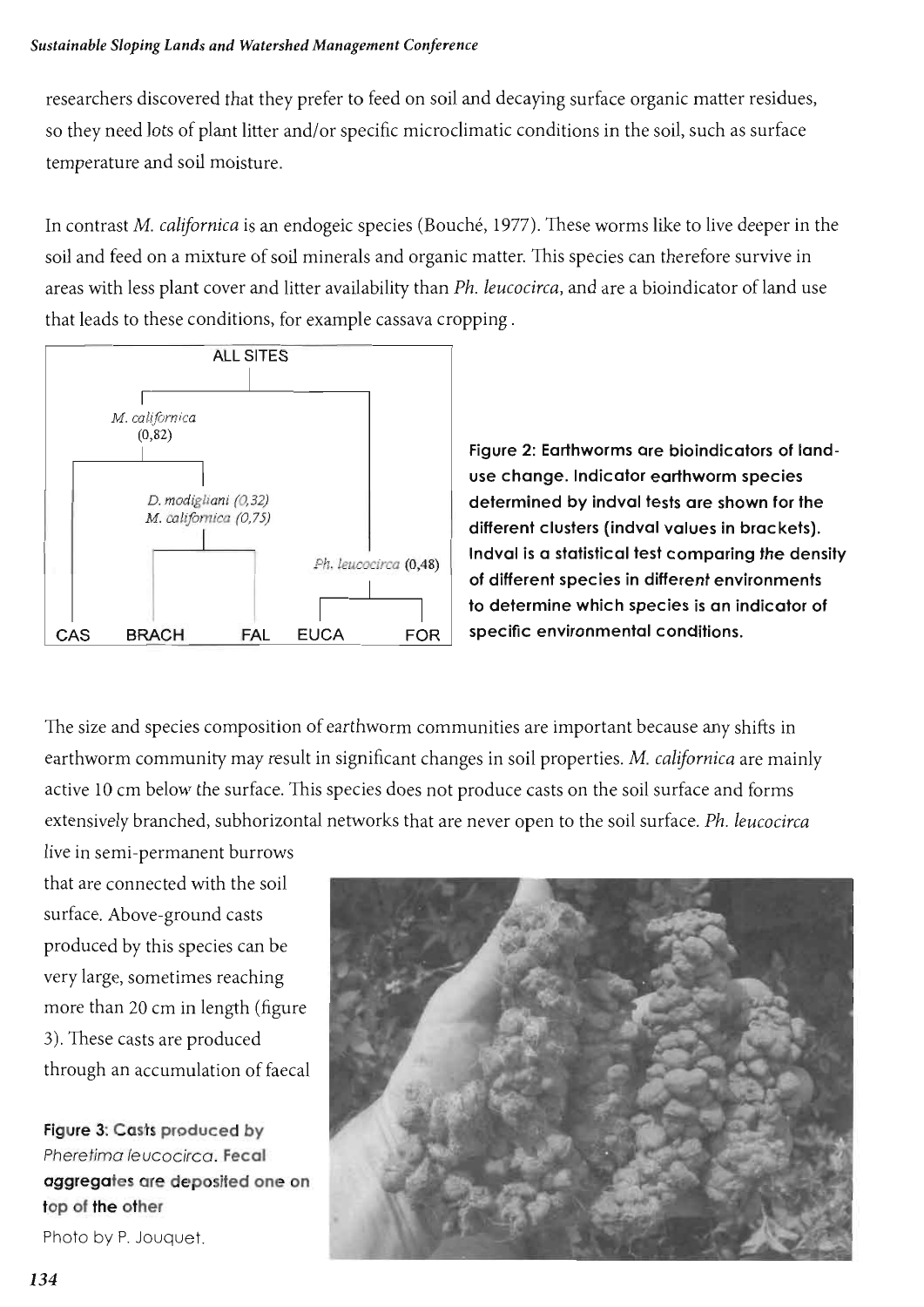aggregates that are deposited one on top of the other.

As a consequence, while M. *californica* does not significantly alter the soil surface, casts produced by *Ph. leucocirca* highly modify soil surface properties. It was also observed in the field that these CAST appear to become fragmented probably due to weathering (drying or raindrop impacts), water runoff and livestock trampling and are then dispersed or released as free biogenic aggregates (ROUND). The quantities ofCAST, ROUND, ANG and UND aggregates are shown in table 1. The high activity of*Ph. leucocirca* in EUC and FOR had strong consequences on the soil surface properties. These two land-use systems were covered by functional and old CAST and by ROUND aggregates. More than 20 and 10 kg.m<sup>-2</sup> of these biogenic aggregates were found in EUC and FOR respectively. As a consequence, the soil in EUC was characterised by a typical granular horizon, up to 5 cm thick with high roughness and macroporosity. This type of soil horizon was found less often in FOR and was absent in BRA and FAL, where few biogenic aggregates were found. In these plots the soil surface was more heterogeneous and earthworm activity, and thus casts, were concentrated in small areas. Finally, while the absence of*Ph. leucocirca* in CAS meant that CAST and ROUND were missing, many ANG aggregates were found. These may have been produced by farmers tilling the soil.

|            | <b>CAST</b>          | <b>ROUND</b>         | <b>ANG</b>           | <b>UN</b>            |
|------------|----------------------|----------------------|----------------------|----------------------|
| CAS        | $0.00$ ( $\pm$ 0.00) | $0.00$ ( $\pm$ 0.00) | $0.93$ ( $\pm$ 0.59) | $0.00$ ( $\pm$ 0.00) |
| FAL        | $0.88$ ( $\pm$ 1.18) | $2.15 (\pm 1.74)$    | $0.31 (\pm 0.28)$    | $0.33$ ( $\pm$ 0.37) |
| <b>BRA</b> | $0.11 (\pm 0.11)$    | $0.82$ ( $\pm$ 1.03) | $0.20$ ( $\pm$ 0.28) | $1.61 (\pm 1.36)$    |
| <b>EUC</b> | $11.57 (\pm 2.80)$   | 11.24 ( $\pm$ 4.42)  | $0.00$ ( $\pm$ 0.00) | $0.68$ ( $\pm$ 0.35) |
| <b>FOR</b> | 4.42 $(\pm 1.10)$    | 3.27 ( $\pm$ 0.77)   | $0.00$ ( $\pm$ 0.00) | $0.43$ ( $\pm$ 0.20) |

Table 1: Weight of air-dried macroaggregates found on the soil surface (kg.m<sup>-2</sup>)

Mean ± standard error, n=9.

#### *3.2 Earthworm activity and soil organic matter mineralisation*

A PCA was carried out using the data obtained describing the physical, chemical and biological properties of the soil (figure 4). PCA is a simple non-parametric test for extracting relevant information from complex data sets. Axes F1 and F2 account for 29.8% and 18.9% of the total variance respectively. This PCA highlights how land-use change and earthworms affect soil fertility, and especially the mineralisation of soil organic matter and retention or leaching of mineral nitrogen nutrients. Casts were characterised by higher nutrient content compared to the surrounding soil (C, N and mineral nitrogen contents). Table 2 summarises soil organic matter mineralisation after a 21-day incubation period. No difference occurred between casts and the control surrounding soil (P>0.05), except in BRA, where mineralisation increased (P<0.05). However, the nitrification rate and consequently the loss of mineral nitrogen (NH<sub>4</sub><sup>+</sup> plus NO<sub>3</sub><sup>-</sup>) through leaching increased in FAL, EUC and FOR and decreased in BRA.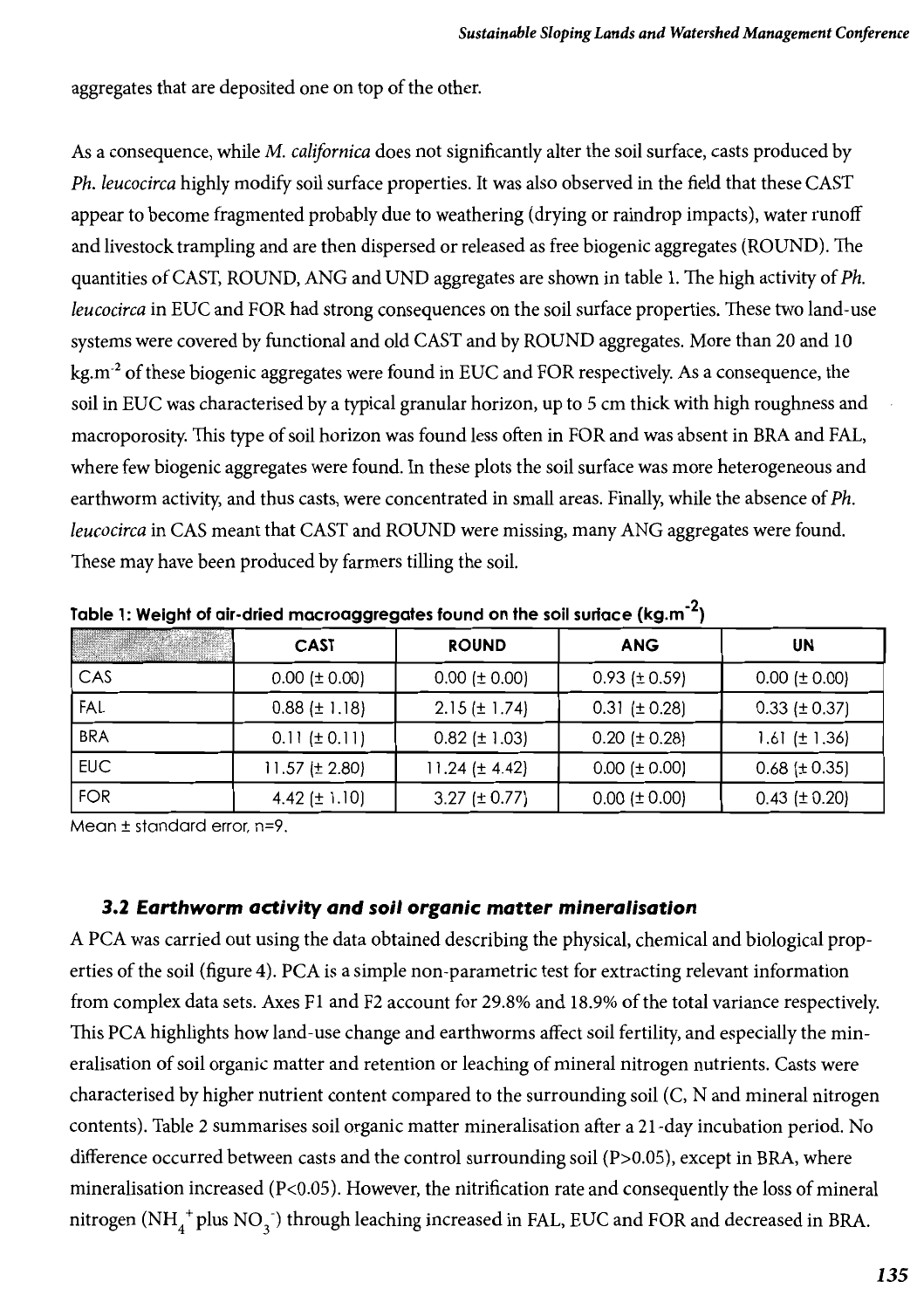

(%); acid- and alkaline-phosphatase; a- and β-glucosidase and N-acetyl-glucosidase activities (U.g-1). **(A)** Correlation circle: positive and negative correlations between parameters are represented by the direction of the arrow, the length of the arrow describes the importance of the parameter within the data set. **(8)** Order of the samples in the plane defined by axes 1 and 2 (first dimension) of the PCA. **(B)**The circles represent the multidimensional averages plus variance of all values determined for each land use (CAST or control soil). A distinct grouping of control and CAST samples is seen.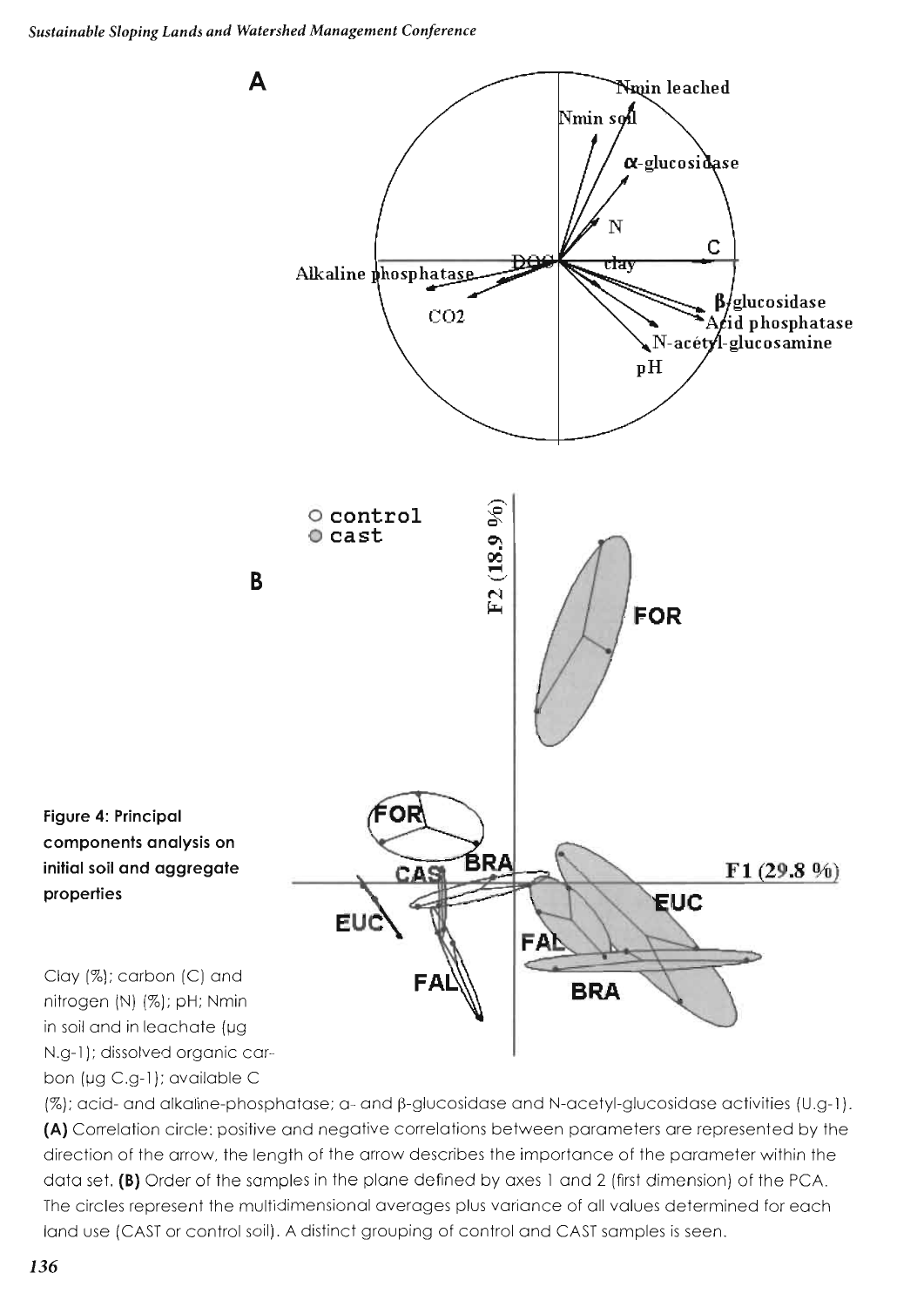Table 2: Comparison of nitrogen mineralisation (production of NH $_4^{\texttt{T}}$  plus NO $_3^{\texttt{T}}$ ), nitrification rate (NH<sub>4</sub><sup>+</sup> to NO<sub>3</sub> ) and remaining mineral nitrogen content (NH<sub>4</sub><sup>+</sup> plus NO<sub>3</sub> ) in casts compared to the surrounding soil after a 21-day incubation period (n=3)

|            |                     | <b>Mineralisation</b> | <b>Nitrification</b> | Mineral nitrogen content |
|------------|---------------------|-----------------------|----------------------|--------------------------|
| FAL        | n.s.                | (p>0.05)              | Increase (p<0.05)    | Decrease $(p<0.05)$      |
| <b>BRA</b> | Decrease $(p<0.05)$ |                       | Decrease (p<0.05)    | Increase $(p<0.05)$      |
| <b>EUC</b> | n.s.                | (p > 0.05)            | (p<0.05)<br>Increase | Decrease $(p<0.05)$      |
| <b>FOR</b> | n.s.                | (p>0.05)              | (p<0.05)<br>Increase | Decrease $(p<0.05)$      |

 $n.s. = not significant.$ 

#### 3.3 Earthworms *and water infi'tration*

Figure 5 shows how CAST, ROUND and ANG aggregates affect water infiltration. Data showed that the reduction of runoff water was more efficient with CAST (y= -7.42x + 595.73,  $R^2$ =0.259, P<0.001) than with ROUND ( $y = -5.28x + 757.30$ ,  $R^2 = 0.490$ , P<0.001), and that ANG aggregates did not significantly affect water infiltration ( $R^2$ =0.01, P=0.198). By producing casts and consequently modifying soil surface characteristic, *Ph. leucocirca* significantly influenced water infiltration. In producing casts, earthworms enhance surface roughness, modify the shape of water runoff, reduce runoff velocity, and as a consequence improve water infiltration. Surface roughness increases the time that water resides in soil irregularities before forming a free connected surface able to runoff. Galleries beneath casts might partially explain this more efficient reduction of runoff. However, in the field it was observed that galleries were not always the preferential flow path for water, especially when casts were still functional (Le. used by earthworms) or when casts blocked galleries. Casts deposited by *Ph. leucocirca* are anchored in the soil and there is continuity between below-ground galleries and aboveground casts. Since casts were not broken, this continuity may have impeded the infiltration of water into the galleries.

#### 3.4 Earthworms *and soil erosion*

Measurements of soil structural stability (i.e. the capacity of soil aggregates to resist water disturbance), showed that soil macroaggregates from all the plots, including CAS ,were very stable and not easily dispersed by raindrops or water runoff. This result might be explained by the very high kaolinite clay content in these soils (more than 50%, Jouquet et al, 2007) which does not shrink and swell much with variations in soil surface moisture. It seems likely therefore that these waterstable aggregates could be transported downstream by surface water runoff during the intense rainfall events that occurred in the study field, thus leading to a significant loss ofsoil and associated nutrients.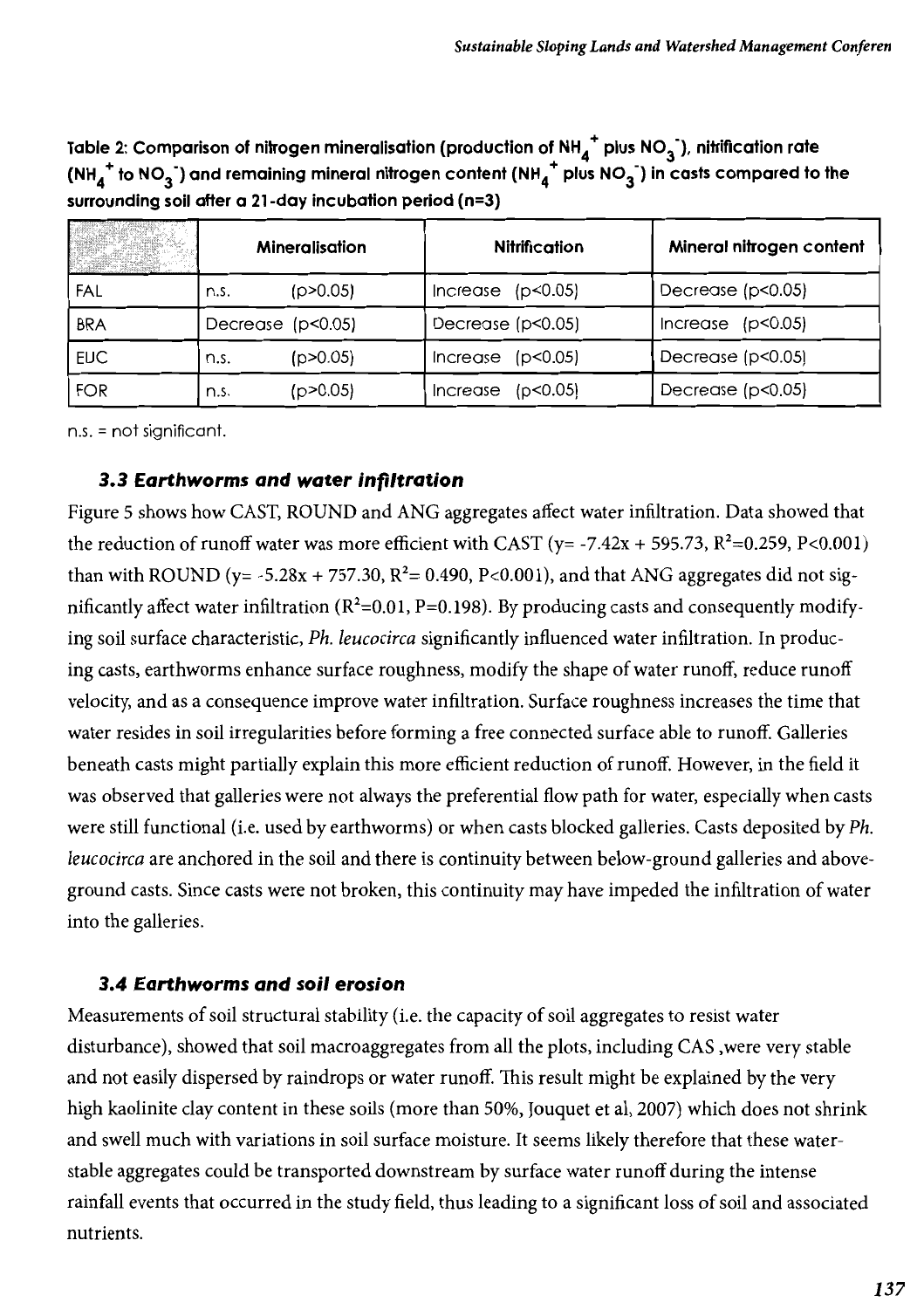

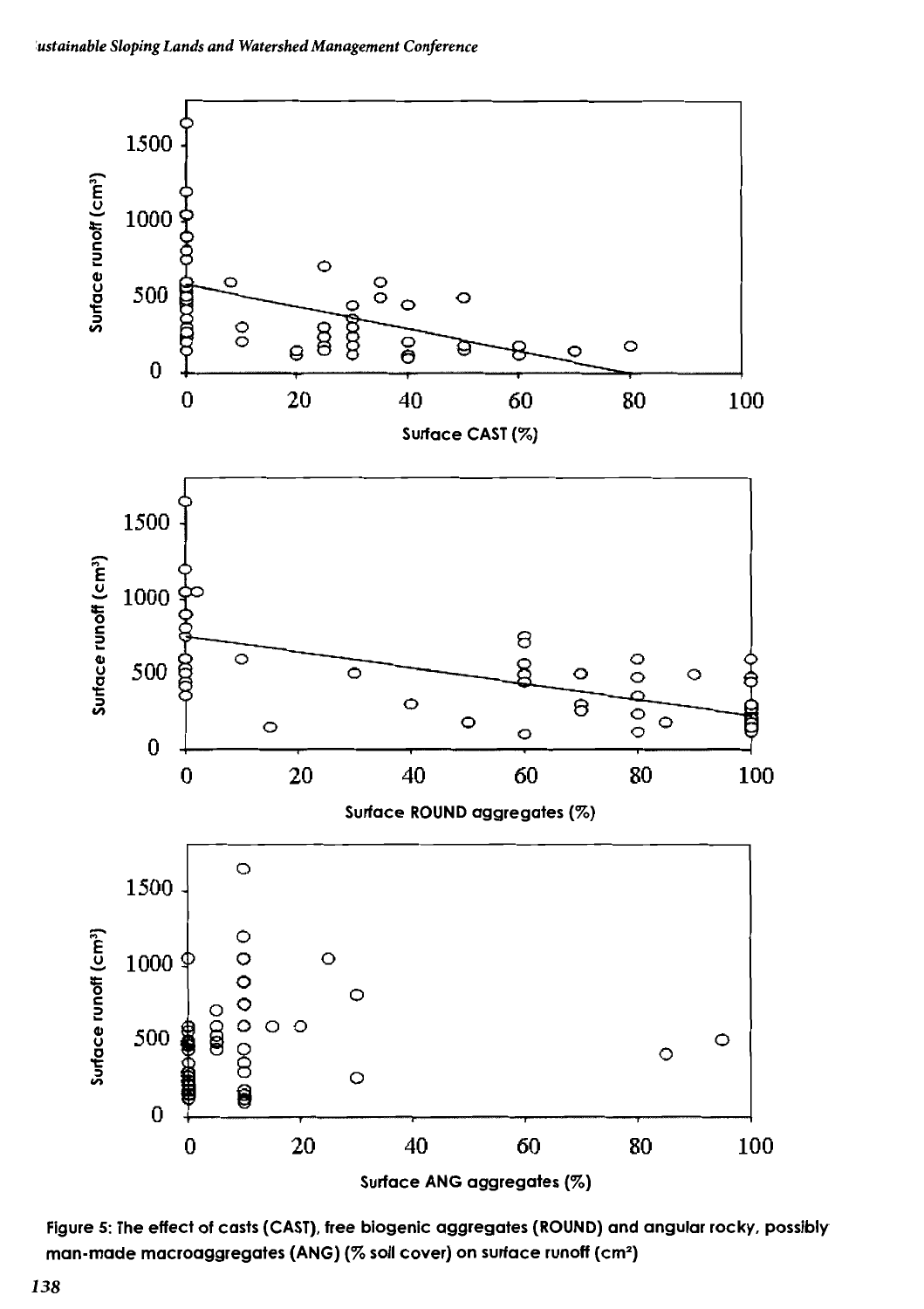The movement of dyed soil aggregates deposited on the soil surface was followed after each rainfall event throughout the rainy season. The results are shown in figure 6. It had been assumed that aggregates would be washed away and lost from the soil system following rainfall of a given intensity. However, the coloured aggregates either did not move at all or only moved a few centimetres regardless of rain intensity, slope or aggregate size. Therefore, this results suggests that biogenic aggregates (CAST and ROUND) are not eroded rapidly and do not seem to contribute to soil movement and particulate transfer. ,



**Figure 6: Influence of rainfall intensity on aggregate displacement. The dashed line corresponds to a hypothetical curve**

## **4. Conclusion and recommendations**

The results of this study suggest that land-use change affects earthworm diversity and that this has significant consequences in terms ofsoil fertility, water infiltration and soil erosion. In CAS, FAL and BRA, the presence ofM. *californica* but not *Ph. leucocirca,* worms that do not make casts and thus directly influence soil surface properties, meant that a soil crust was formed, leading to a decrease in water infiltration and increased soil erosion. In contrast, large amounts of plant litter and probably higher soil moisture levels in EUC favoured *Ph. leucocirca* activity. These worms produced surface casts, which then became free biogenic aggregates (ROUND aggregates), and galleries which were sometimes open at the surface. Casts, galleries and also ROUND aggregates increased water infiltration and thus reduced water runoff and soil erosion. Free aggregates were observed to be very stable structures: they appeared not to be affected by runoff during the rainy season, and were not eroded or at least only very slowly and/or only during very intense events. Hence, it can be concluded that although soil cover plays an undisputed role in soil conservation, other biological parameters, especially earthworm diversity and activity, must not be neglected in studies of the determinants of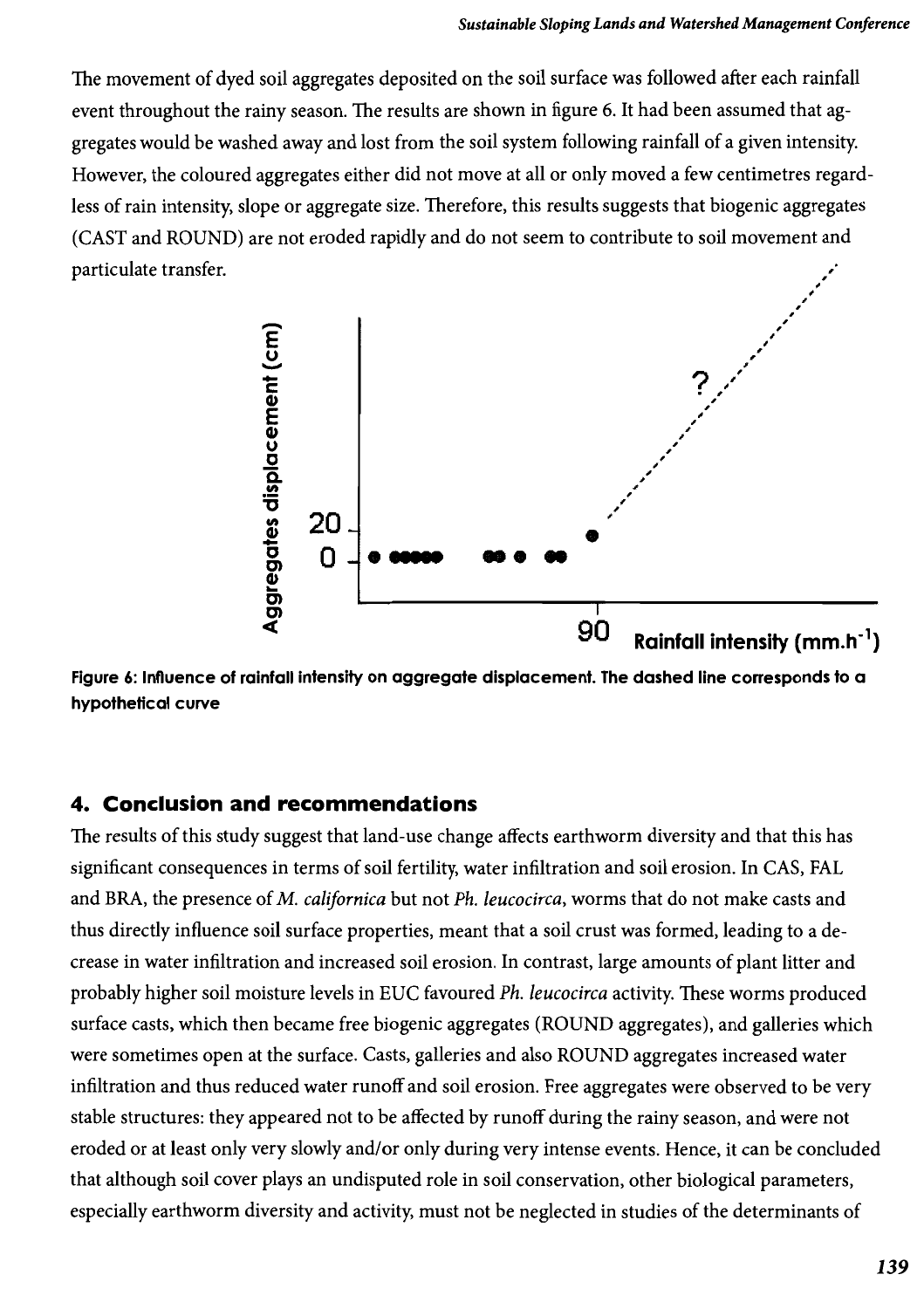soil erosion after land-use change. In uplands, land-use systems with vegetation that produces lots of ground litter may encourage beneficial worm species (such as *Ph. leucocirca)* and thus help reduce soil erosion and accelerate the restoration of degraded land.

## **Acknowledgements**

This project is supported financially by the Management of Soil Erosion Consortium partly funded by the International Water Management Institute, co-chaired by the National Institute for Soils and Fertilisers in Hanoi and the Institute of Research for Development (IRD, French Ministry of Research, research unit UMR137-BIOSOL and UR176-S0LUTIONS). The MSEC program is a component ofthe Asian Development Bank-supported project "Catchment Approach to Managing Soil Erosion in Asia" (ADB-RETA 5803).

## **References**

- Bouche, M.B. 1977. Strategies lombriciennes. In: Lohm, U. and Persson, T. eds. "Soil organisms as components of ecosystems." *Ecological Bulletin* (Stockholm). 25:122-132.
- Castella, J.c., Boissau, S., Nguyen Hai, T. and Novosad, P. 2006. "The impact of forest land allocation on land use in a mountainous province of Vietnam:' *Land Use Policies.* 23: 147-160.
- Clement, E, Amezaga, J.M., Orange, D., Tran Due T., Large, A.R.G. and Calder, LR. 2006. "Reforestation policies and upland allocation in northern Vietnam: an institutional approach for understanding farmer strategies and land use change:' *Proceedings ofthe international symposium towards sustainable livelihoods and ecosystems in mountainous regions.* 7-9 March, Chiang Mai. Thailand.
- Jouquet, P., Bernard-Reversat, E, Bottinelli, N., Orange, D., Rouland, c., Tran Due, T. and Podwojewski, P. 2007. "Influence of land use change and earthworm activity on carbon and nitrogen dynamics in a steepland ecosystem in Northern Vietnam." Biology and Fertility of Soils. in press.
- Lal, R. 1998. "Soil erosion impact on agronomic productivity and environment quality:' *Critical Reviews in Plant Sciences.* 17: 319-464.

Lavelle, P. and Spain, A.Y. 2001. *Soil Ecology.* Dordrecht, Netherlands: Kluwer Academic Publishers.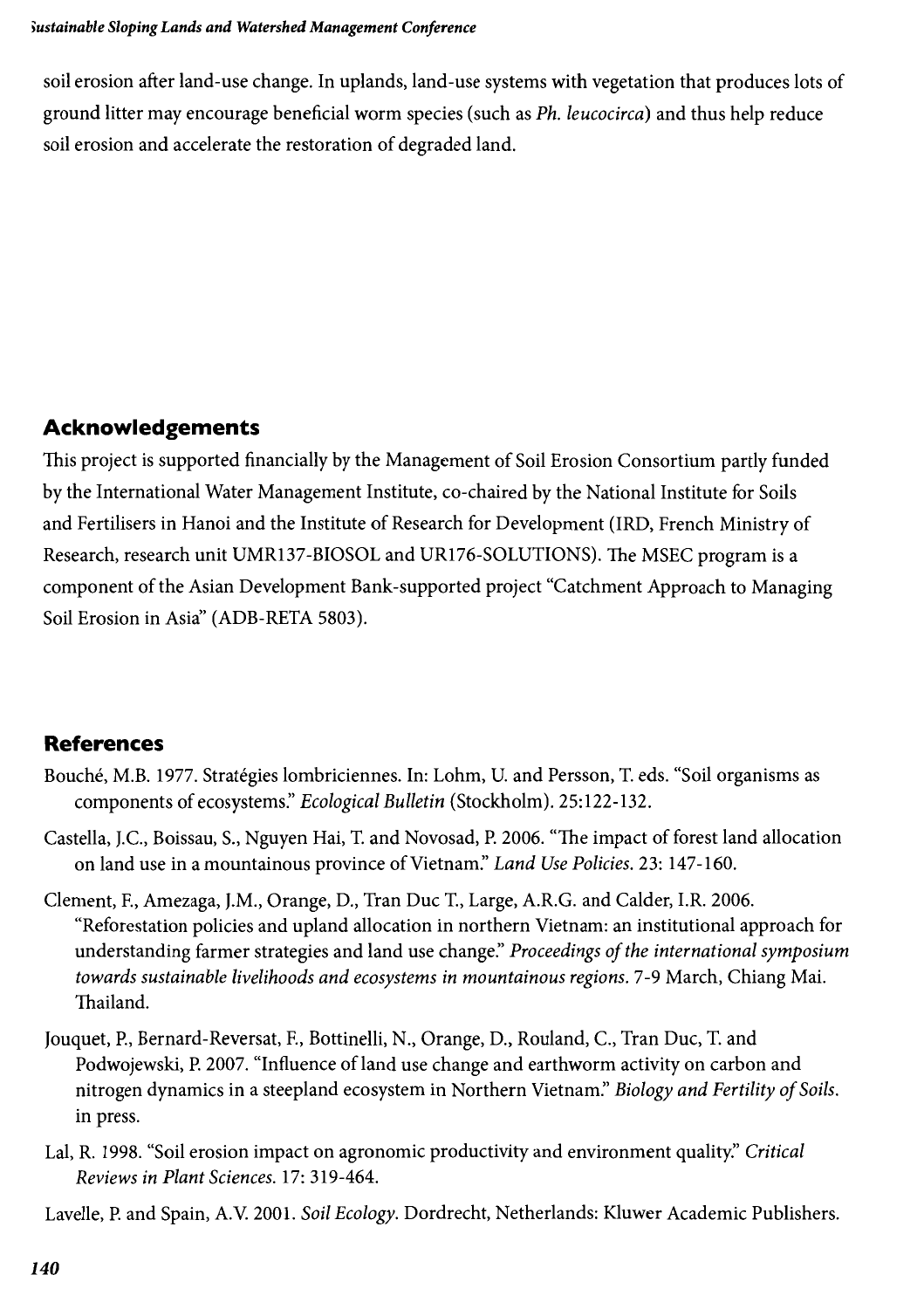- Le Bissonnais, Y. 1996. "Aggregate stability and assessment of soil crustability and erodibility: I. Theory and methodology:' *European Journal ofSoil Science.* 47: 425-437.
- Maglinao, A.R. and Leslie, R.N. 2001. Soil Erosion Management Research in Asian Catchments: Methodological approaches and initial results. *Proceedings of the 5th Management ofSoil Erosion Consortium (MSEC) Assembly.* Southeast Asian Regional Office, Thailand: IWMI.
- Paoletti, M.G. 1999. "The role of earthworms for assessment of sustainability and as bioindicators." *Agriculture, Ecosystems and Environment.* 74: 137-155.
- R Development Core Team. 2007. R: A Language and Environment for Statistical Computing. Vienna, Austria. http://www.R-project.org
- Roose, E. 1999. *Introduction* cl *la gestion conservatoire de l'eau, de la biomasse et de la fertilite des sols (GCES).* Rome: Food and Agriculture Organisation.
- Sharma, EN. 1992. "Status and future needs for forest watershed management in Vietnam:' *Applied Engineering in Agriculture.* 8: 461-469.
- Shipitalo, M. J. and Le Bayon, R.C. 2004. "Quantifying the effects of earthworms on soil aggregation and porosity". In Edwards, C.A. (ed.). *Earthworm Ecology*, second edition. Boca raton, London, New York, Washington: CRC Press.
- Soil Survey Staff (eds.). 1999. *Soil Taxonomy. A Basic System ofSoil Classification for Making and Interpreting Soil Surveys,* second edition. Natural Resources Conservation Service, USA Department of Agriculture.
- Teck AwBeng. 1997. "Vanishing Forests in Vietnam:' *Asian Timber.* 16: 22-26
- Tran Due, T., Podwojewski, P., Orange, D., Phuong, N.D., Phai, D.D., Bayer, A., Thiet, N.V., Rinh, EV., Renaud, J. and Koikas, J. 2004. "Effect ofland use and land management on water budget and soil erosion in a small catchment in northern part of Vietnam:' *International conference on Innovative Practices for Sustainable Sloping Lands and Watershed Management. Chiang Mai. Thailand.*
- World Reference Base for soil resources (WRB). 1998. *World Soil Resources reports.* 84. Rome: Food and Agriculture Organisation.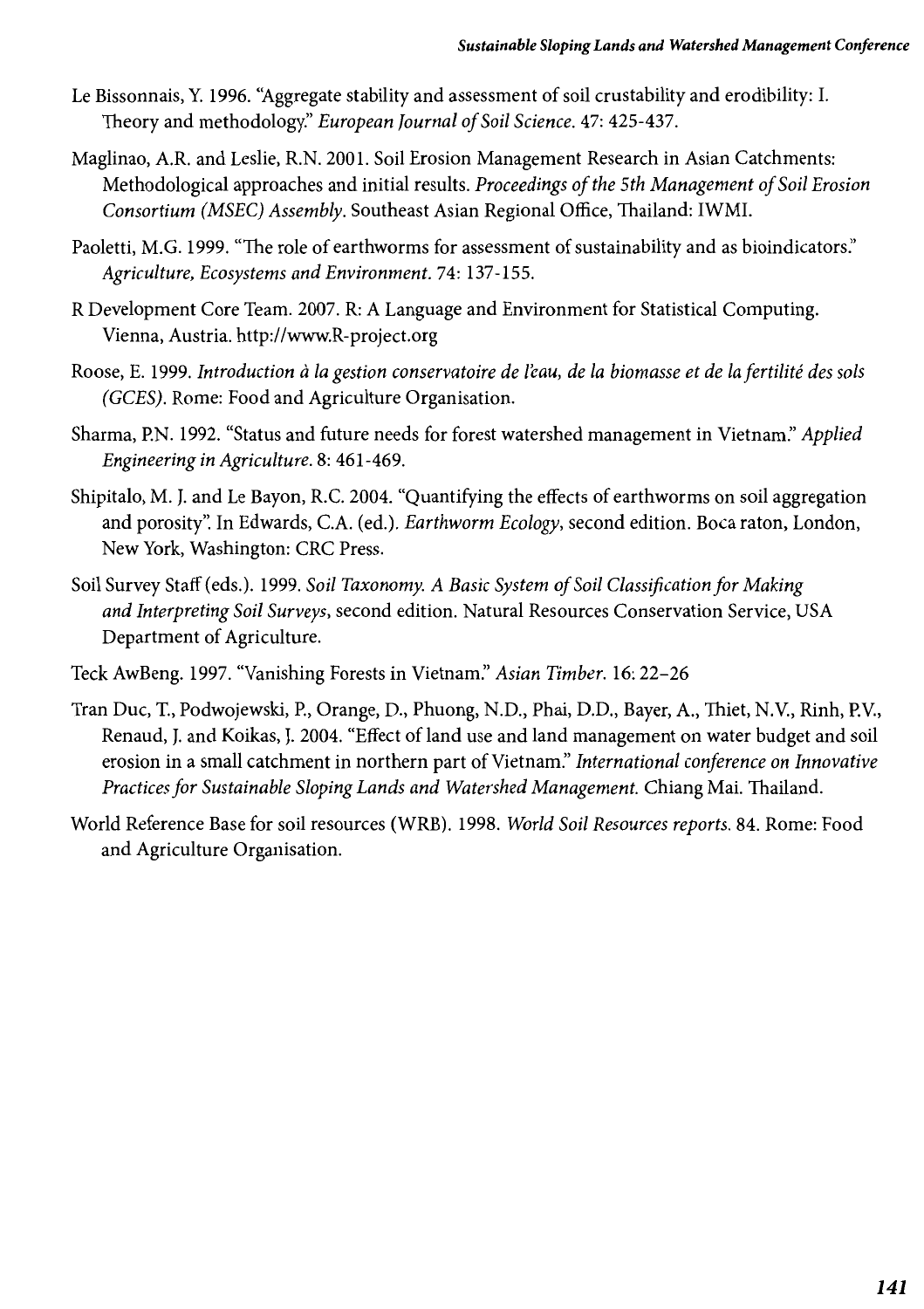

Proceedings of the 2nd International Conference on

# **Sustainable Sloping Lands and Watershed** Management:

## linking research to strengthen upland policies and practices

December 12-15, 2006 Luang Prabang, Lao PDR